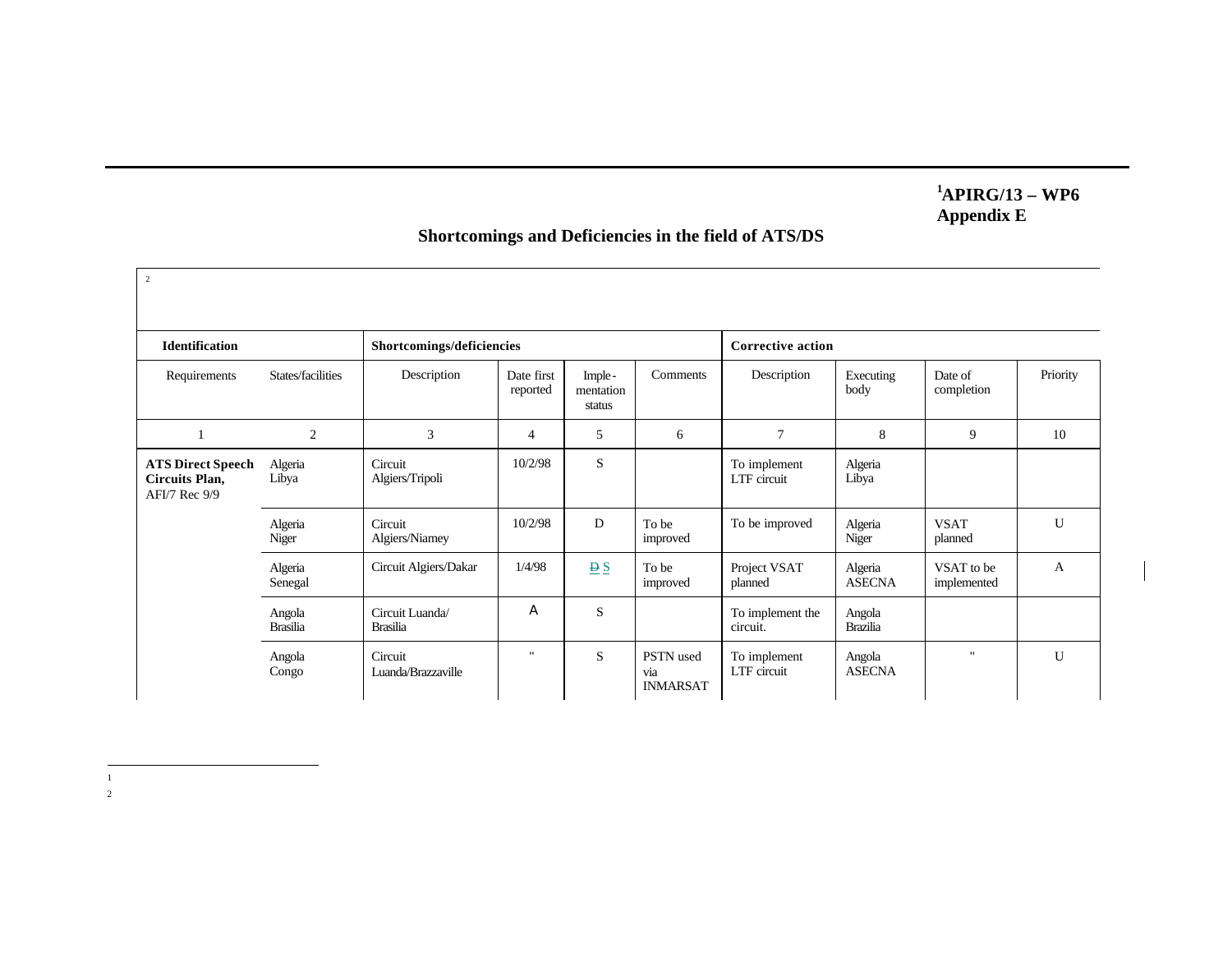| $\overline{c}$                                                     |                                  |                                                      |                        |                               |                                                                                      |                               |                                                        |                       |                         |  |
|--------------------------------------------------------------------|----------------------------------|------------------------------------------------------|------------------------|-------------------------------|--------------------------------------------------------------------------------------|-------------------------------|--------------------------------------------------------|-----------------------|-------------------------|--|
| <b>Identification</b>                                              |                                  | Shortcomings/deficiencies                            |                        |                               |                                                                                      | <b>Corrective action</b>      |                                                        |                       |                         |  |
| Requirements                                                       | States/facilities                | Description                                          | Date first<br>reported | Imple-<br>mentation<br>status | Comments                                                                             | Description                   | Executing<br>body                                      | Date of<br>completion | Priority                |  |
| $\mathbf{1}$                                                       | 2                                | 3                                                    | $\overline{4}$         | 5                             | 6                                                                                    | $\tau$                        | 8                                                      | 9                     | 10                      |  |
|                                                                    | Angola<br>Ghana                  | Circuit<br>Luanda/Accra                              | $\mathbf{H}$           | S                             | Inmarsat<br>phone used<br>from<br>Luanda.<br>Inmarsat also<br>available in<br>Accra. | To implement<br>LTF circuit.  | Angola<br>Ghana                                        | $\mathbf{H}$          | $\mathbf U$             |  |
|                                                                    | Burkina Faso/<br>Ghana           | Circuit Ouagadougou/<br>Accra<br>Bobodioulasso/Accra | A                      | S<br>S                        | PSTN in use                                                                          |                               | Ghana<br><b>ASECNA</b><br>Ghana<br><b>Burkina Faso</b> |                       | A<br>A                  |  |
| <b>ATS Direct Speech</b><br><b>Circuits Plan,</b><br>AFI/7 Rec 9/9 | Burundi<br>Tanzania              | Circuit<br>Bujumbura/Da-es-<br>salaam                | $\mathbf{H}$           | S                             | п.                                                                                   | VSAT being<br>implemented.    | Burundi<br>Tanzania<br>Kenya                           | $\mathbf{H}$          | $\mathbf U$             |  |
|                                                                    | Burundi<br>D.R of Congo          | Circuit Bujumbura/<br>Goma                           | 1/4/98                 | S                             |                                                                                      | To implement<br>LTF circuit   | Burundi<br>$D.R$ of<br>Congo                           |                       | $\mathbf{U}$            |  |
|                                                                    | Cameroon/<br>Congo               | Circuit Douala/<br><b>Brazzaville</b>                | A                      | $\mathbf{s}$                  |                                                                                      | To implement a<br><b>VSAT</b> | <b>ASECNA</b>                                          |                       | $\overline{\mathbf{H}}$ |  |
|                                                                    | Cameroon<br>Equatorial<br>Guinea | Circuit Douala/Bata                                  | A                      | S                             |                                                                                      | To implement<br>LTF circuit   | <b>ASECNA</b><br>Equatorial<br>Guinea                  |                       | $\mathbf U$             |  |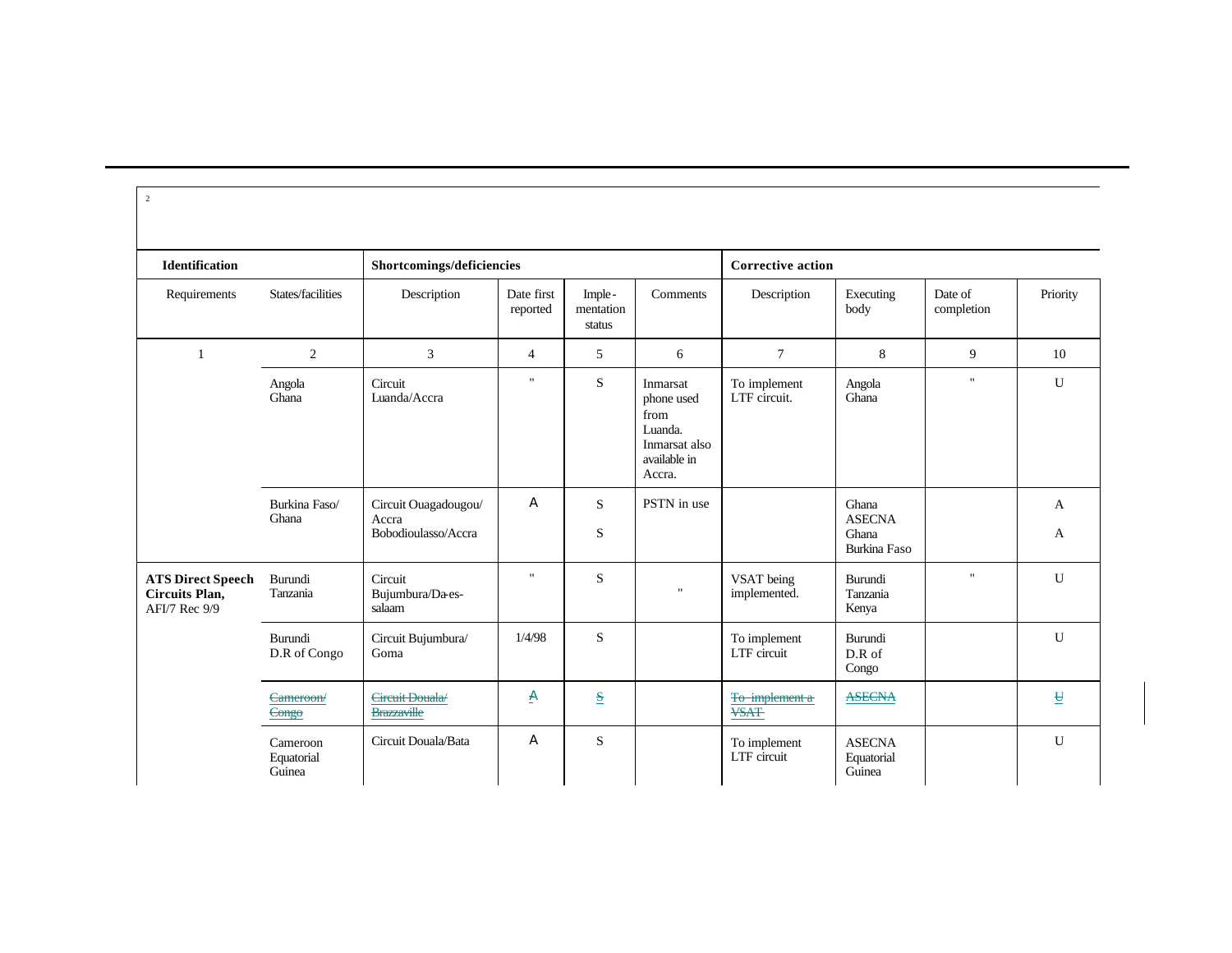| <b>Identification</b>                                       |                             | Shortcomings/deficiencies            |                        |                               |          | <b>Corrective action</b>           |                          |                       |                          |
|-------------------------------------------------------------|-----------------------------|--------------------------------------|------------------------|-------------------------------|----------|------------------------------------|--------------------------|-----------------------|--------------------------|
| Requirements                                                | States/facilities           | Description                          | Date first<br>reported | Imple-<br>mentation<br>status | Comments | Description                        | Executing<br>body        | Date of<br>completion | Priority                 |
| $\mathbf{1}$                                                | $\overline{2}$              | 3                                    | $\overline{4}$         | 5                             | 6        | $\overline{7}$                     | 8                        | 9                     | 10                       |
|                                                             | Cameroon/<br>Gabon          | Circuit Douala/<br><b>Libreville</b> | A                      | $\overline{\mathbf{B}}$       |          | To be improved                     | <b>ASECNA</b>            |                       | $\overline{\mathsf{H}}$  |
|                                                             | Cameroon/<br>Nigeria        | Circuit Douala/<br>Kano              | A                      | $\frac{S}{2}$                 |          | To implement<br><b>LTF</b> circuit | <b>ASECNA</b>            |                       | $\overline{\mathbf{H}}$  |
|                                                             | Cameroon/<br>Chad           | Circuit Garoua/<br><b>N-Djamena</b>  | A                      | $\frac{S}{2}$                 |          | To implement<br><b>LTF</b> circuit | <b>ASECNA</b>            |                       | $\underline{\mathbf{H}}$ |
|                                                             | Central African<br>Republic | Circuit Bangui/<br>Gbadolite         | A                      | S                             |          | To implement<br>LTF circuit        | R.C.A<br>D.R.C           |                       | U                        |
|                                                             | <b>Chad/Niger</b>           | Circuit N-Djamena<br><b>Niamey</b>   | A                      | $\overline{\mathbf{B}}$       |          | To be improved                     | <b>ASECNA</b>            |                       | $\overline{\mathbf{H}}$  |
| <b>ATS Direct Speech</b><br>Circuits Plan,<br>AFI/7 Rec 9/9 | Chad/Nigeria                | Circuit N=Djamena/<br>Maidouguri     | A                      | D                             |          | To be improved                     | <b>ASECNA</b>            |                       | U                        |
|                                                             | Chad<br>Sudan               | Circuit N=Djamena/<br>Khartoum       | A                      | S                             |          | To implement<br><b>LTF</b>         | <b>ASECNA</b><br>Sudan   |                       | U                        |
|                                                             | Congo<br>Ghana              | Circuit Brazzaville<br>Accra         | 10/2/98                | S                             |          |                                    | <b>ASECNA</b><br>Ghana   |                       | $\mathbf{U}$             |
|                                                             | Congo/Nigeria               | Circuit Brazzaville/<br>Kano         | A                      | $\mathbf{s}$                  |          |                                    | <b>ASECNA</b><br>Nigeria |                       | $\underline{\mathtt{H}}$ |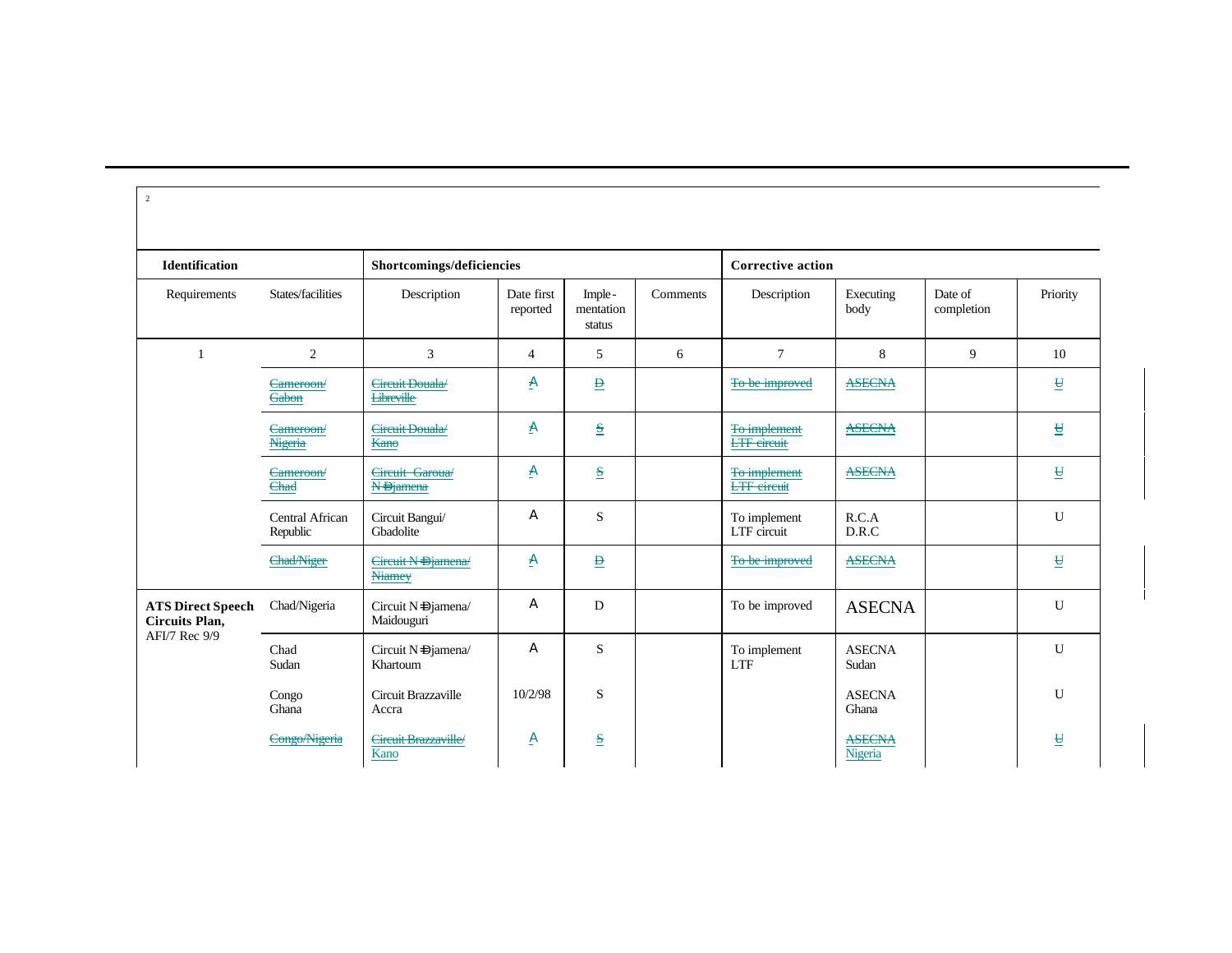| $\overline{2}$                                    |                                 |                                                                   |                        |                               |                          |                              |                                       |                       |                          |
|---------------------------------------------------|---------------------------------|-------------------------------------------------------------------|------------------------|-------------------------------|--------------------------|------------------------------|---------------------------------------|-----------------------|--------------------------|
| Identification                                    |                                 | Shortcomings/deficiencies                                         |                        |                               |                          | <b>Corrective action</b>     |                                       |                       |                          |
| Requirements                                      | States/facilities               | Description                                                       | Date first<br>reported | Imple-<br>mentation<br>status | Comments                 | Description                  | Executing<br>body                     | Date of<br>completion | Priority                 |
| $\mathbf{1}$                                      | 2                               | $\overline{3}$                                                    | $\overline{4}$         | 5                             | 6                        | $7\phantom{.0}$              | 8                                     | 9                     | 10                       |
|                                                   | Congo<br>Sao Tome               | Circuit Brazzaville/<br>Sao Tome                                  | 10/2/98                | S                             |                          | VSAT to be<br>installed      | <b>ASECNA</b><br>Sao Tome             |                       | $\mathbf U$              |
|                                                   | Congo / Sudan                   | Circuit Brazzaville/<br>Khartoum                                  | A                      | S                             |                          | VSAT to be<br>installed      | Brazzaville<br>Sudan                  |                       | $\mathbf U$              |
|                                                   | Côte d-Ivoire<br><b>Libéria</b> | Circuit Abidjan/<br>Robertsfield                                  | A                      | $\mathbf{s}$                  |                          |                              | <b>ASECNA</b><br><b>Libéria</b>       |                       | $\underline{\mathbf{H}}$ |
|                                                   | Djibouti<br>Eritrea             | Circuit<br>Djibouti/Asmara                                        | 7/6/96                 | D                             | To be<br>improved        | To implement<br>LTF circuit  | Djibouti<br>Eritrea                   |                       | U                        |
|                                                   | Djibouti<br>Somalia             | Circuit Djibouti/<br>Hargheisa                                    | A                      | S                             |                          | To implement<br>LTF circuit  | Djibouti<br>Somalia                   |                       | $\mathbf{U}$             |
|                                                   | D.R of Congo<br>Zambia          | Circuit:<br>Lubumbashi/Ndola                                      | 23/5/97                | S                             | $\overline{\phantom{0}}$ | $\mathbf{u}$<br>$\mathbf{H}$ | D.R of<br>Congo<br>Zambia             |                       | A                        |
| <b>ATS Direct Speech</b><br><b>Circuits Plan,</b> | Egypt<br>Sudan                  | Circuit<br>Cairo/Khartoum                                         | 7/6/96                 | S                             | $\overline{\phantom{a}}$ | To implement<br>LTF circuit  | Egypt<br>Sudan                        |                       | U                        |
| AFI/7 Rec 9/9                                     | Equatorial<br>Guinea<br>Gabon   | Circuit<br>Bata/Libreville<br><b>Circuit</b><br>Malabo/Libreville | A<br>Ð                 | S<br>$\mathbf{s}$             |                          | $\mathbf{u}$<br>A            | <b>ASECNA</b><br>Equatorial<br>Guinea |                       | $\mathbf{U}$             |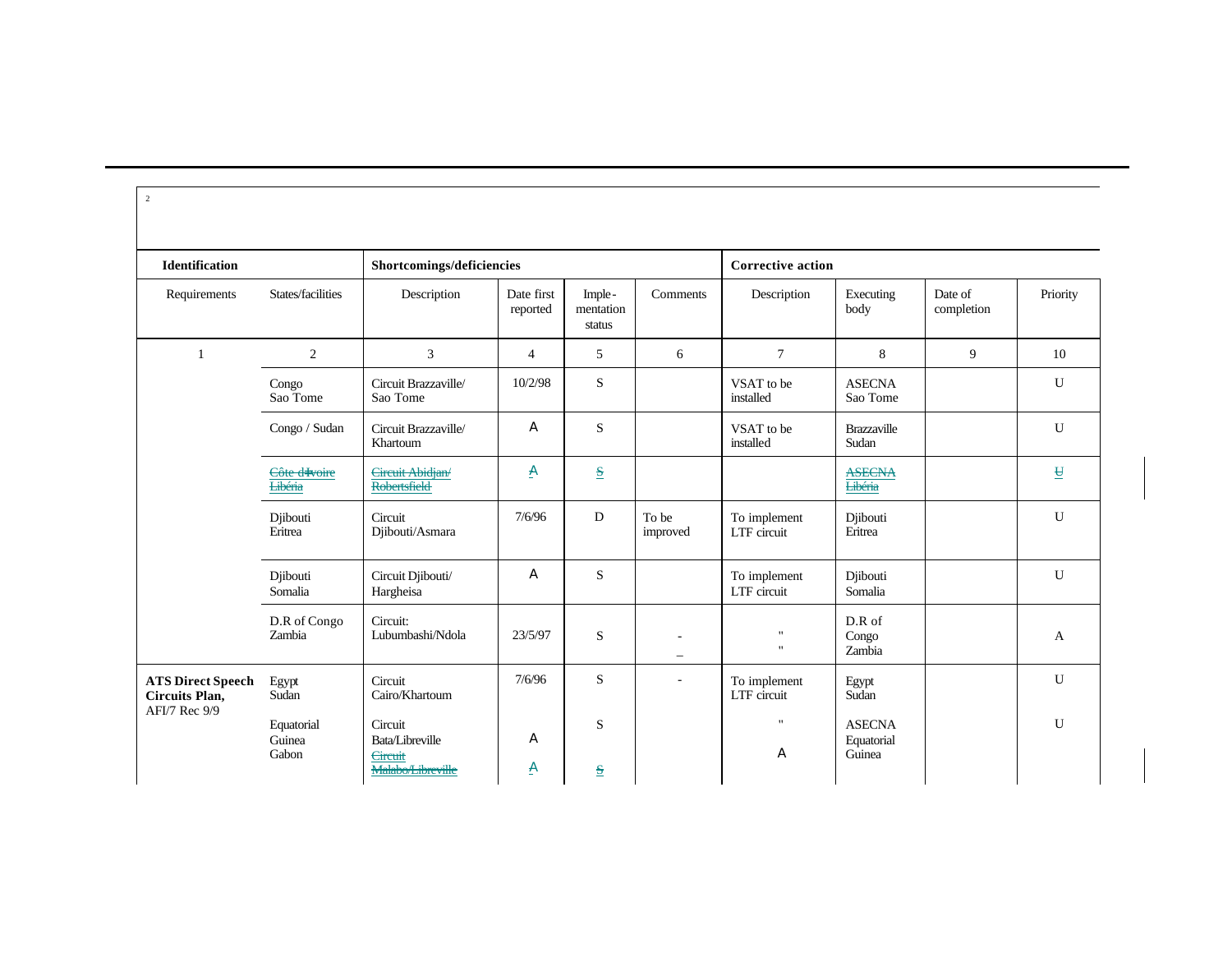| $\overline{c}$        |                         |                                                              |                        |                               |                                         |                               |                         |                       |          |
|-----------------------|-------------------------|--------------------------------------------------------------|------------------------|-------------------------------|-----------------------------------------|-------------------------------|-------------------------|-----------------------|----------|
| <b>Identification</b> |                         | Shortcomings/deficiencies                                    |                        |                               |                                         | <b>Corrective action</b>      |                         |                       |          |
| Requirements          | States/facilities       | Description                                                  | Date first<br>reported | Imple-<br>mentation<br>status | Comments                                | Description                   | Executing<br>body       | Date of<br>completion | Priority |
| 1                     | $\overline{2}$          | 3                                                            | $\overline{4}$         | 5                             | 6                                       | $\tau$                        | 8                       | 9                     | 10       |
|                       | Eritrea<br>Ethiopia     | Asmara/Addis Ababa                                           |                        | S                             | The circuit<br>has been<br>disconnected | To restore the<br>circuit     | Eritrea<br>Ethiopia     |                       | U        |
|                       | Ethiopia<br>Djibouti    | Circuit Dire Dawa/<br>Djibouti                               | A                      | S                             |                                         | To implement<br>LTF circuit   | Ethiopia<br>Djibouti    |                       | U        |
|                       | Kenya<br>Tanzania       | Circuit Mombasa/<br>Dar-es-salaam<br>Mombasa/<br>Kilimanjaro | 7/6/96<br>A            | S<br>$\mathbf S$              |                                         | To implement the<br>circuits. | Kenya<br>Tanzania       |                       | U<br>U   |
|                       | Ghana<br>Togo           | Accra/Lome<br>Accra/Niamtougou                               | a<br>A                 | $\frac{S}{S}$                 |                                         | Inmarsat phone in<br>use      | Ghana<br><b>ASECNA</b>  |                       | AU       |
|                       | Ghana<br>Sao Tome       | Circuit Accra/<br>Sao Tome                                   | $^{\prime\prime}$      | $\mathbf S$                   | <b>VSAT</b><br>planned                  | To implement<br>LTF circuit   | Ghana Sao<br>Tome       |                       | U        |
|                       | Gabon<br>Sao Tome       | Circuit Libreville/<br>Sao Tome                              | A                      | S                             |                                         | To implement the<br>circuit   | Gabon<br>Sao Tome       |                       | U        |
|                       | Guinea-Bissau<br>Gambia | Circuit Bissau/<br>Banjul                                    | A                      | S                             |                                         | To implement the<br>circuit   | <b>Bissau</b><br>Gambia |                       |          |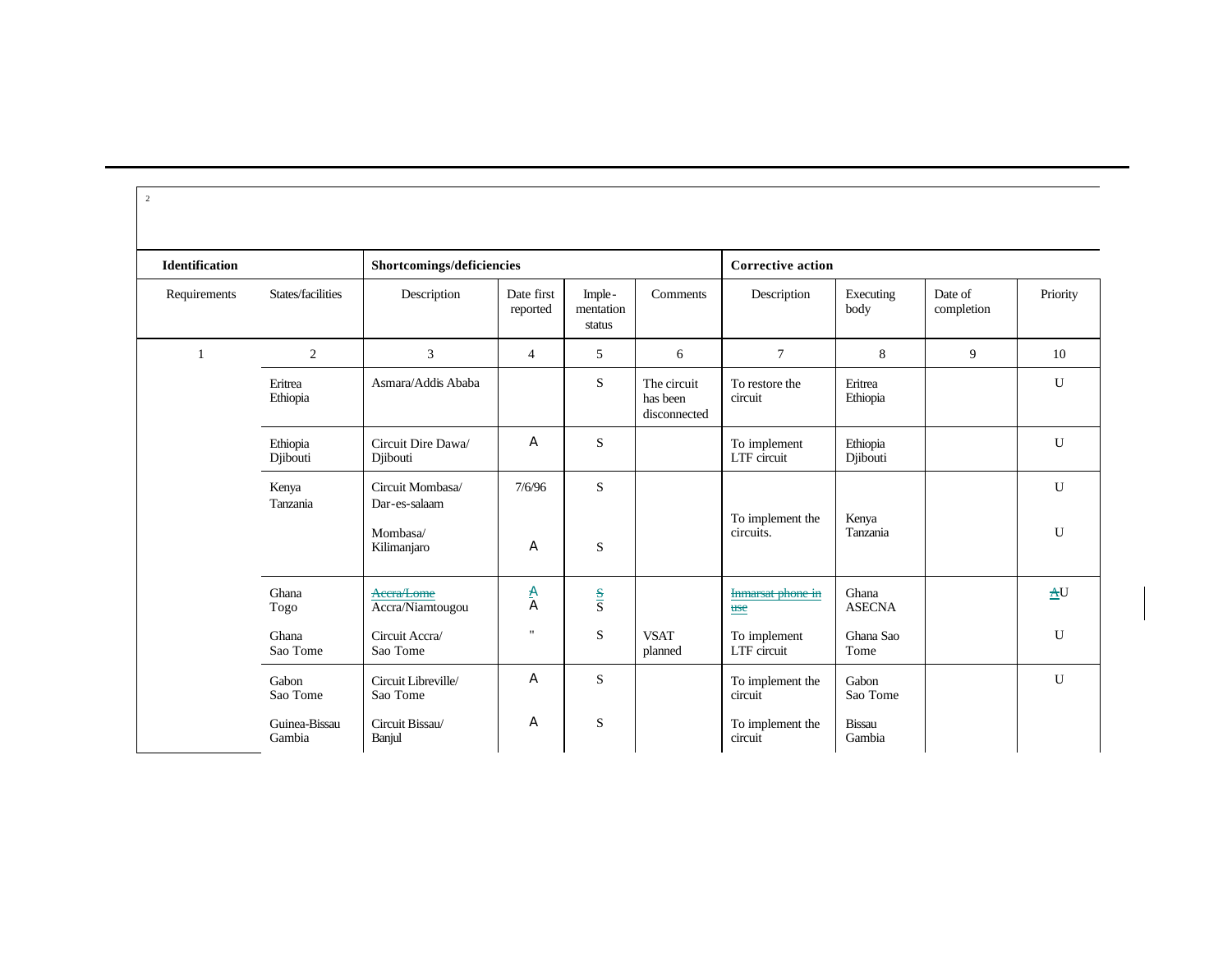| $\overline{2}$                                              |                          |                                     |                        |                               |                           |                                                   |                                    |                           |              |  |
|-------------------------------------------------------------|--------------------------|-------------------------------------|------------------------|-------------------------------|---------------------------|---------------------------------------------------|------------------------------------|---------------------------|--------------|--|
| <b>Identification</b><br>Shortcomings/deficiencies          |                          |                                     |                        |                               |                           | <b>Corrective action</b>                          |                                    |                           |              |  |
| Requirements                                                | States/facilities        | Description                         | Date first<br>reported | Imple-<br>mentation<br>status | Comments                  | Description                                       | Executing<br>body                  | Date of<br>completion     | Priority     |  |
| 1                                                           | 2                        | $\overline{3}$                      | $\overline{4}$         | 5                             | 6                         | $\overline{7}$                                    | 8                                  | 9                         | 10           |  |
| <b>ATS Direct Speech</b><br>Circuits Plan,<br>AFI/7 Rec 9/9 | Guinea-Bissau<br>Guinea  | Circuit Bissau/<br>Conakry          | A                      | S                             |                           | To implement the<br>circuit                       | Guinea-<br><b>Bissau</b><br>Guinea |                           | U            |  |
|                                                             | Guinea-Bissau<br>Senegal | Circuit Bissau/<br>Dakar            | A                      | S                             |                           | To implement the<br>circuit                       | Guinea-<br>Bissau<br>Senegal       |                           |              |  |
|                                                             | <b>Guinea</b><br>Senegal | <b>Circuit</b><br>Roberts FIR/Dakar | 20/11/98               | $\mathbf{B}$                  |                           | <b>VSAT</b> operational<br>since 1999             |                                    |                           | $\mathbf A$  |  |
|                                                             | Libya<br>Sudan           | Circuit<br>Tripoli/Khartoum         | $\pmb{\mathsf{H}}$     | S                             |                           | To implement<br>LTF circuit                       | Libya<br>Sudan                     | $\boldsymbol{\mathsf{H}}$ | U            |  |
|                                                             | Madagascar<br>Mozambique | Circuit<br>Antananarivo/Beira       | $\mathbf{H}$           | S                             | VSAT to be<br>implemented | Interconnection<br><b>VSAT</b><br>SADC&ASECN<br>A | <b>ASECNA</b><br>Mozambique        | Planned in<br>mid term    | U            |  |
|                                                             | Libya<br>Niger           | Tripoli/Niamey                      | 35069                  | S                             |                           |                                                   | <b>ASECNA</b><br>Libya             |                           | $\mathbf{A}$ |  |
|                                                             | Libya<br>Chad            | Tripoli/N=Djamena                   | 35069                  | S                             |                           |                                                   | <b>ASECNA</b><br>Libya             |                           | A            |  |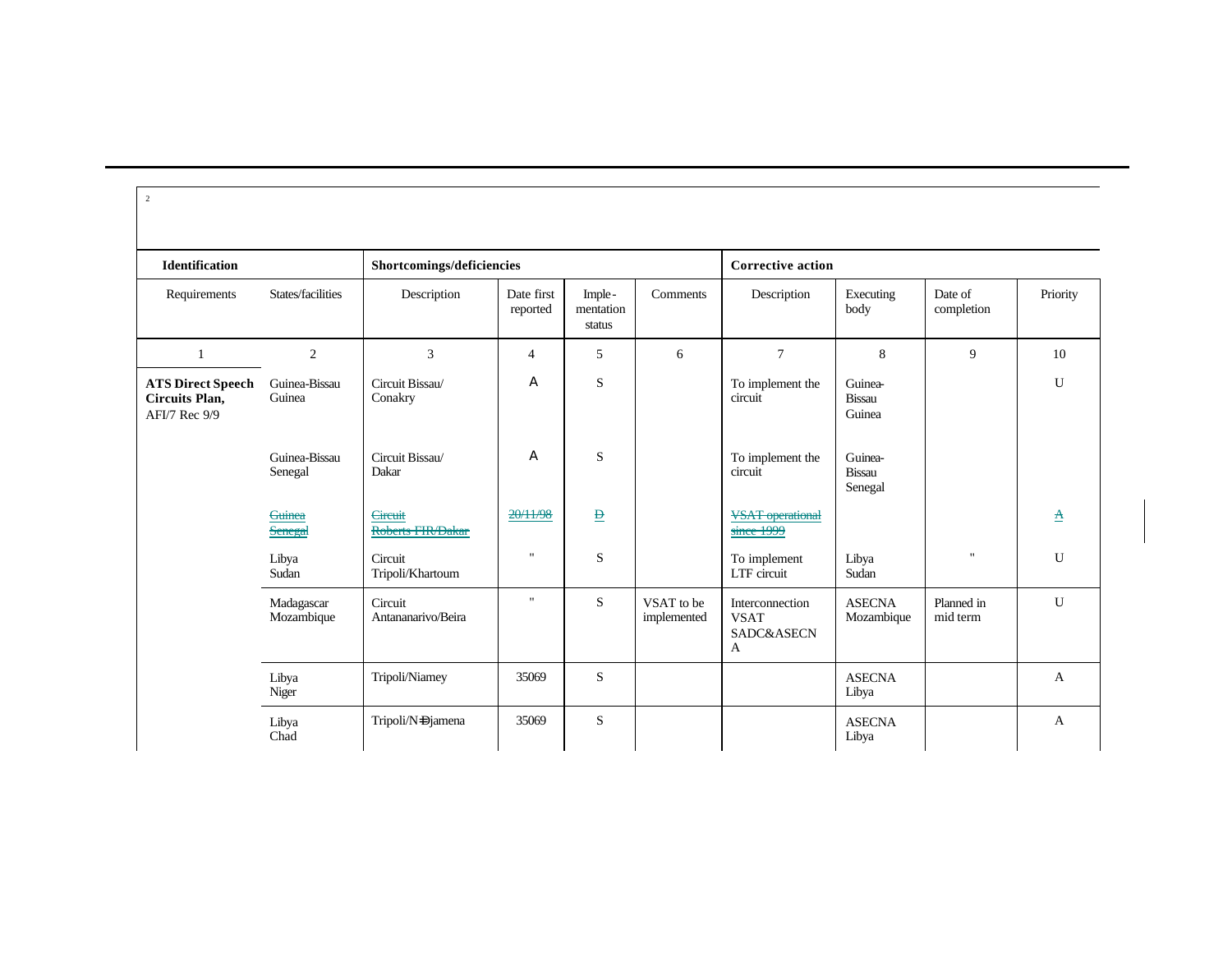| <b>Identification</b>                      |                         | Shortcomings/deficiencies                                            |                        |                               |          | <b>Corrective action</b>                                   |                           |                        |                          |
|--------------------------------------------|-------------------------|----------------------------------------------------------------------|------------------------|-------------------------------|----------|------------------------------------------------------------|---------------------------|------------------------|--------------------------|
| Requirements                               | States/facilities       | Description                                                          | Date first<br>reported | Imple-<br>mentation<br>status | Comments | Description                                                | Executing<br>body         | Date of<br>completion  | Priority                 |
| 1                                          | 2                       | 3                                                                    | $\overline{4}$         | 5                             | 6        | $\tau$                                                     | 8                         | 9                      | 10                       |
|                                            | Madagascar<br>Tanzania  | Circuit Antananarivo/<br>Dar-es-Salaam                               | 7/6/96                 | S                             |          | Interconnection<br><b>ASECNA &amp;</b><br><b>SADC VSAT</b> | <b>ASECNA</b><br>Tanzania | Planned in<br>mid term | $\mathbf U$              |
|                                            | Mali/Mali<br>Mali/Niger | Circuit Bamako/Gao<br>Circuit Gao/ Niamey<br>Circuit<br>Bamako/Mopti | A<br>A<br>A            | S<br>S<br>S                   |          | To implement<br>these circuits                             |                           |                        | B<br>B<br>B              |
| <b>ATS Direct Speech</b><br>Circuits Plan, | Mauritania<br>Spain     | Circuit Nouadhibou/<br>Las Palmas                                    | 7/6/96                 | S                             |          | VSAT being<br>considered                                   | <b>ASECNA</b><br>Spain    |                        | $\mathbf U$              |
| AFI/7 Rec 9/9                              | Nigeria/Gabon           | <b>Circuit Lagos</b><br><b>Libreville</b>                            | A                      | $\mathbf{s}$                  |          | <b>VSAT</b> being<br>considered                            | <b>ASECNA</b>             |                        | $\underline{\mathtt{H}}$ |
|                                            | Rwanda<br>D.R. Congo    | Circuit<br>Kigali/Bukavu<br>Kigali/Goma                              | 7/6/96<br>A            | S<br>S                        |          | $\mathbf{H}$<br><b>VSAT SADC</b><br>being considered       | D.R. Congo<br>Rwanda      |                        | $\mathbf{U}$             |
|                                            |                         | Kigali/Kinshasa                                                      | A                      | S                             |          | in Rwanda. It is<br>already operatioal<br>in D.R.Congo     |                           |                        |                          |
|                                            | Rwanda<br>Tanzania      | Circuit Kigali/<br>Dar-es-Salaam                                     | 7/6/96                 | $\mathbf S$                   |          | To implement<br><b>VSAT</b>                                | Rwanda<br>Tanzania        |                        | $\mathbf U$              |